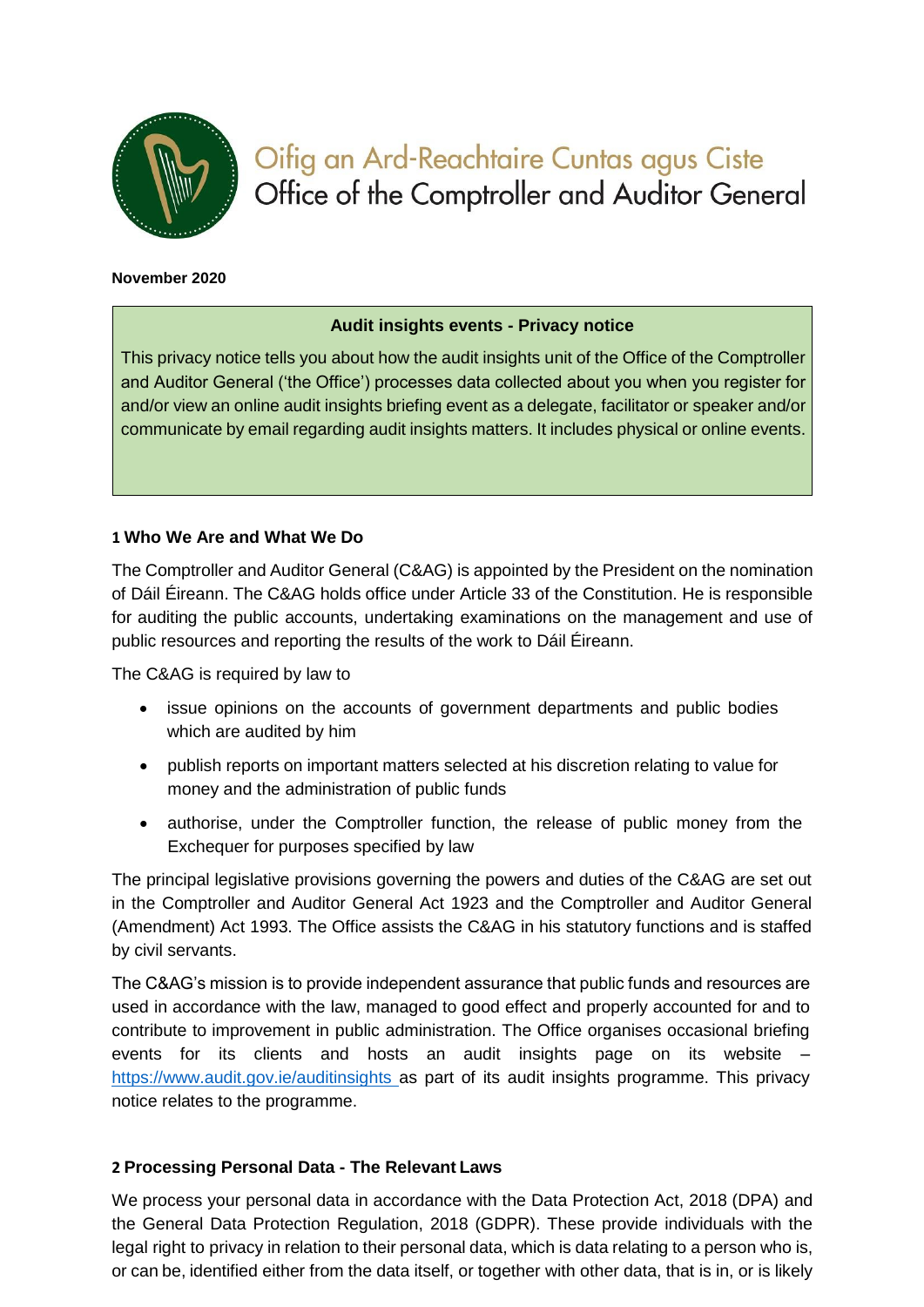to come into the possession of the Office. It covers any data that relates to an identifiable living individual. The Office may hold this data electronically or in manual files.

Under data protection law, you have rights to ask for a copy of the current personal information held about you and to object to data processing that causes unwarranted and substantial damage and distress.

To obtain a copy of the personal information we hold about you or discuss any objections or concerns, please write to the Data Protection Officer, Office of the Comptroller and Auditor General, 3A Mayor Street Upper, Dublin **1 D01 PF72** <Tel:01-8638600 or email [dpo@audit.gov.ie](mailto:dpo@audgen.irlgov.ie)

## **3 Your Data**

## **What Data Do We Collect?**

We may collect the following data:

- business email address(es) (private email address(es) may need to be used for online event registration/connection)
- business telephone number(s)
- business address(es)
- dietary requirements (where appropriate)
- access/facility requirements (where appropriate)
- we may from time to time transmit events live to an online audience and may record or pre-record such events and subsequently make the recordings available through the Office of the Comptroller and Auditor General's website [https://www.audit.gov.ie.,](https://www.audit.gov.ie/) online event speakers may also share the video with their organisations and contacts
- we may from time to time use third party platforms to facilitate the organisation of online events; in such instances, the act of connection to an online event means that you accept the relevant platform's privacy policies
- during audit insights events we may take photographs and produce short video clips of each presenter on the day of event, covering the key points of the presentation; photographs and videos may be published on the website with your permission

**If you are attending, facilitating, speaking or presenting at an event and do not want to be recorded you must notify us in writing prior to the event.**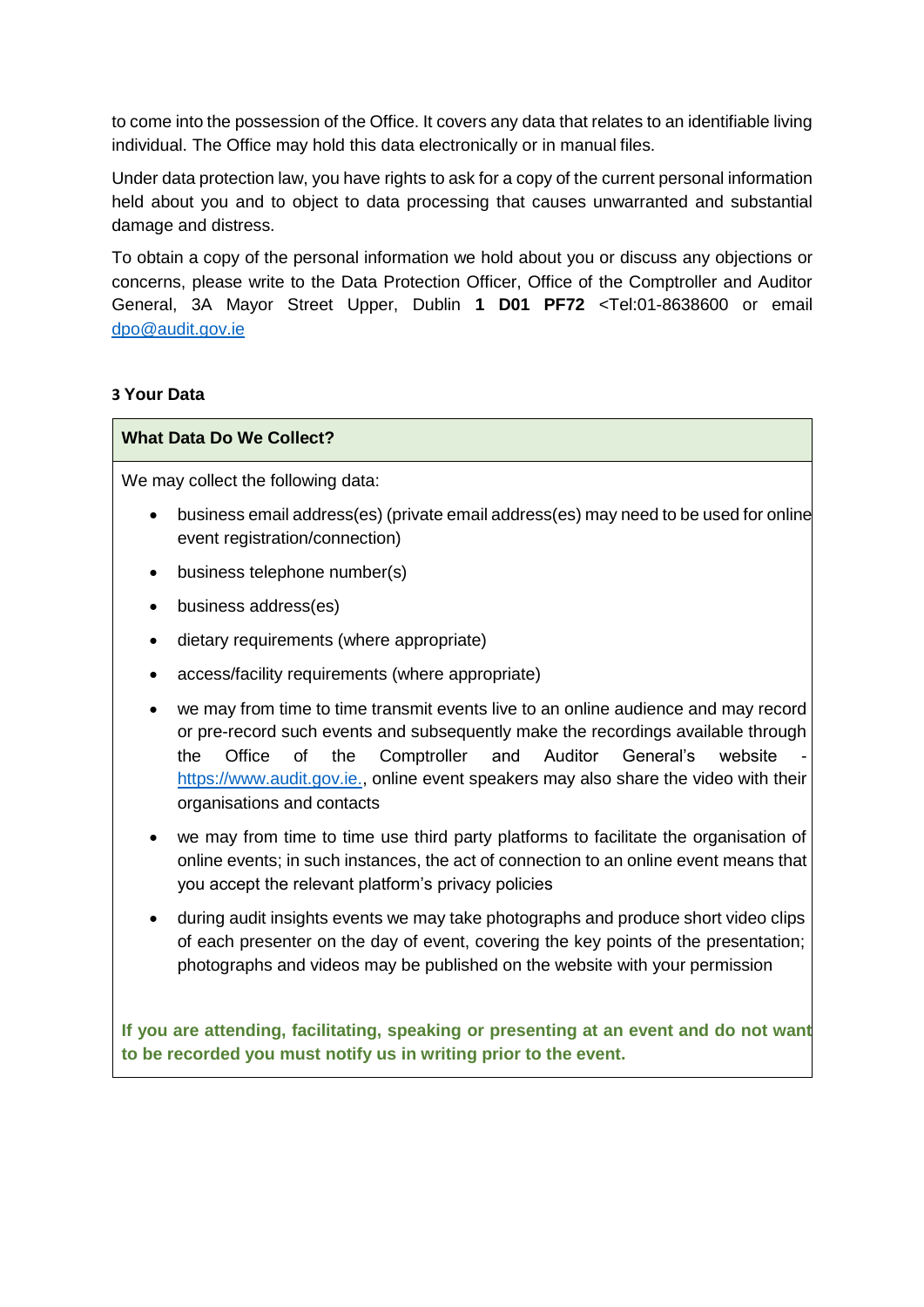#### **How Do We Collect Your Data?**

We collect and process data directly from you when you:

- register online to attend an audit insights event or view an audit insights online event
- voluntarily complete and submit an audits insights feedback survey online
- use or view the Office's audit insights website pages via your browser's cookies
- send a query or comment on our audit insights activities by email
- agree to chair/facilitate an audit insights physical or online event
- agree to speak or present at an audit insights physical or online event

## **Why Do We Need To Use Your Data?**

We collect data from you so that we can:

- plan and manage our audit insights events, including sharing some attendee information with facilitators and speakers prior to a physical or online event to assist with planning the event and its content
- facilitate (as far as reasonably possible and where appropriate) any dietary or access requirements that you identify
- depending on the event venue's policies regarding access and health and safety, we may be required to share some of your personal data with the venue concerned; the venue will be instructed to delete any such data from its systems when the event is finished
- collect feedback about our physical or online events and audit insights website pages
- respond to a request/query about audit insights or otherwise resolve the subject matter of the email.
- with your permission, email you details of forthcoming audit insights physical or online events or occasional audit insights newsletters
- communicate feedback to you about an audit insight a physical/online event if you facilitate or speak at a physical/online event
- you have the right to withdraw consent at any time and prior to giving consent